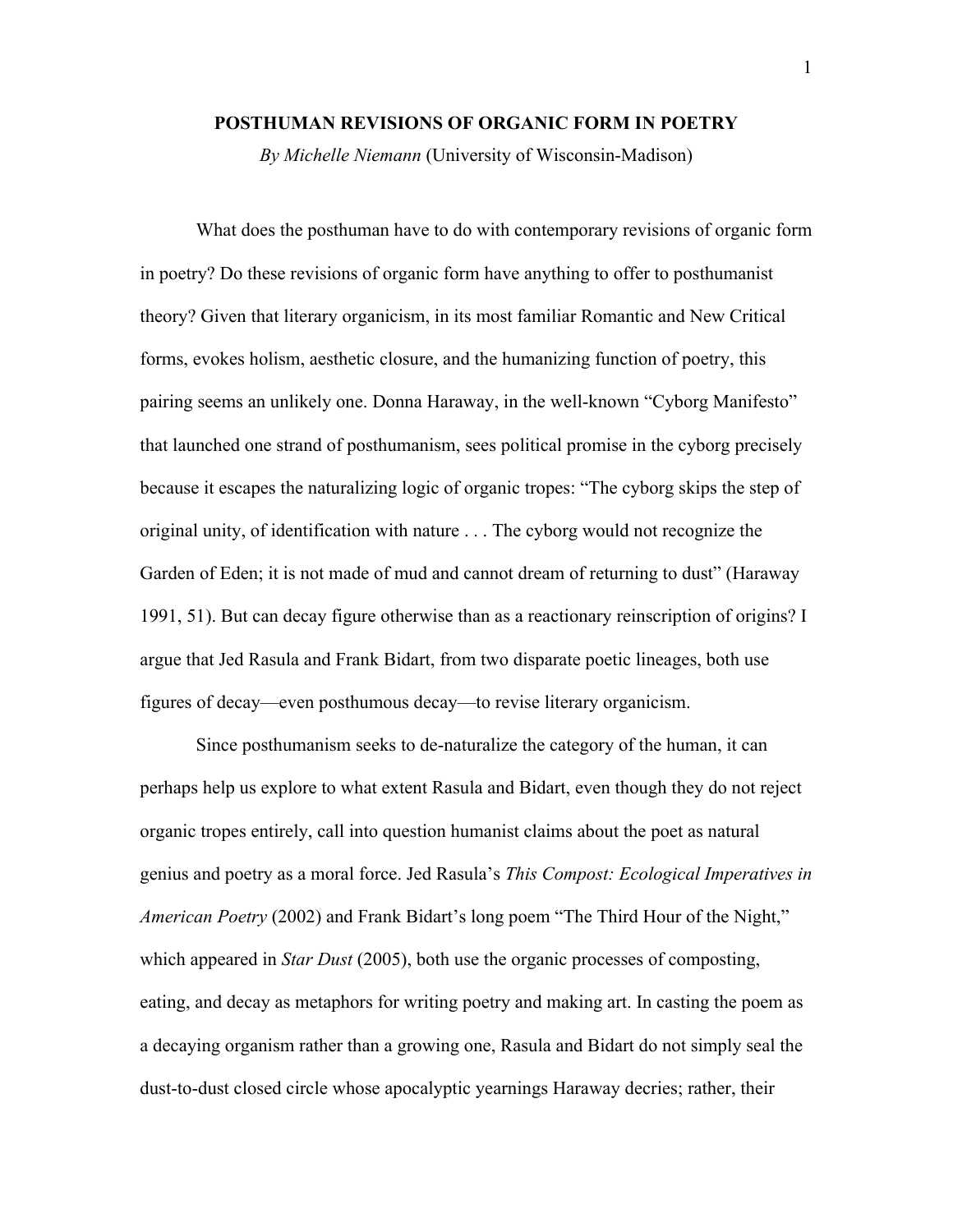work figures decay as part of an uneven, never-finished process of de-creation and recreation whose remnants and concretions constitute culture.

 While Rasula and Bidart figure poetic composition as a process of collaborative or violent re-working, Romantic organicism emphasizes the autonomy of art; it understands the poem, and sometimes the poet's genius, through the metaphor of an organism whose internal principles direct its growth. According to Samuel Taylor Coleridge's famous definition, "organic form . . . is innate; it shapes as it develops itself from within, and the fullness of its development is one and the same with the perfection of its outward form" (Coleridge 1991, 471). Form and content are inextricably linked here; the poem fulfills the shape implicit in it. Murray Krieger, a recent defender of organic form, writes that "the center of organicism" is "its claim that the regulative principle of growth in the created entity must be internally derived and internally directed" (Krieger 1989, 5). Paul de Man's critique of New Critical organicism links aesthetic closure to a totalization of meaning with negative political implications. De Man argues that American New Critics "pragmatically entered into the hermeneutic circle of interpretation, mistaking it for the organic circularity of natural processes" (DeMann 1989, 29). Though critics cannot close the hermeneutic circle by constructing an "ideal commentary" that "reach[es] the text itself," in their attempt to do so, they treat poems as if they were whole, autonomous "natural object[s]" (30, 24).

While literary critics who follow de Man tend to dismiss organicism for its politically retrograde tendencies to see poems as totalizing and timeless structures of meaning, a wide variety of twentieth-century American poets, from traditionalists to experimenters, have understood poetic form in organic terms. While Cleanth Brooks,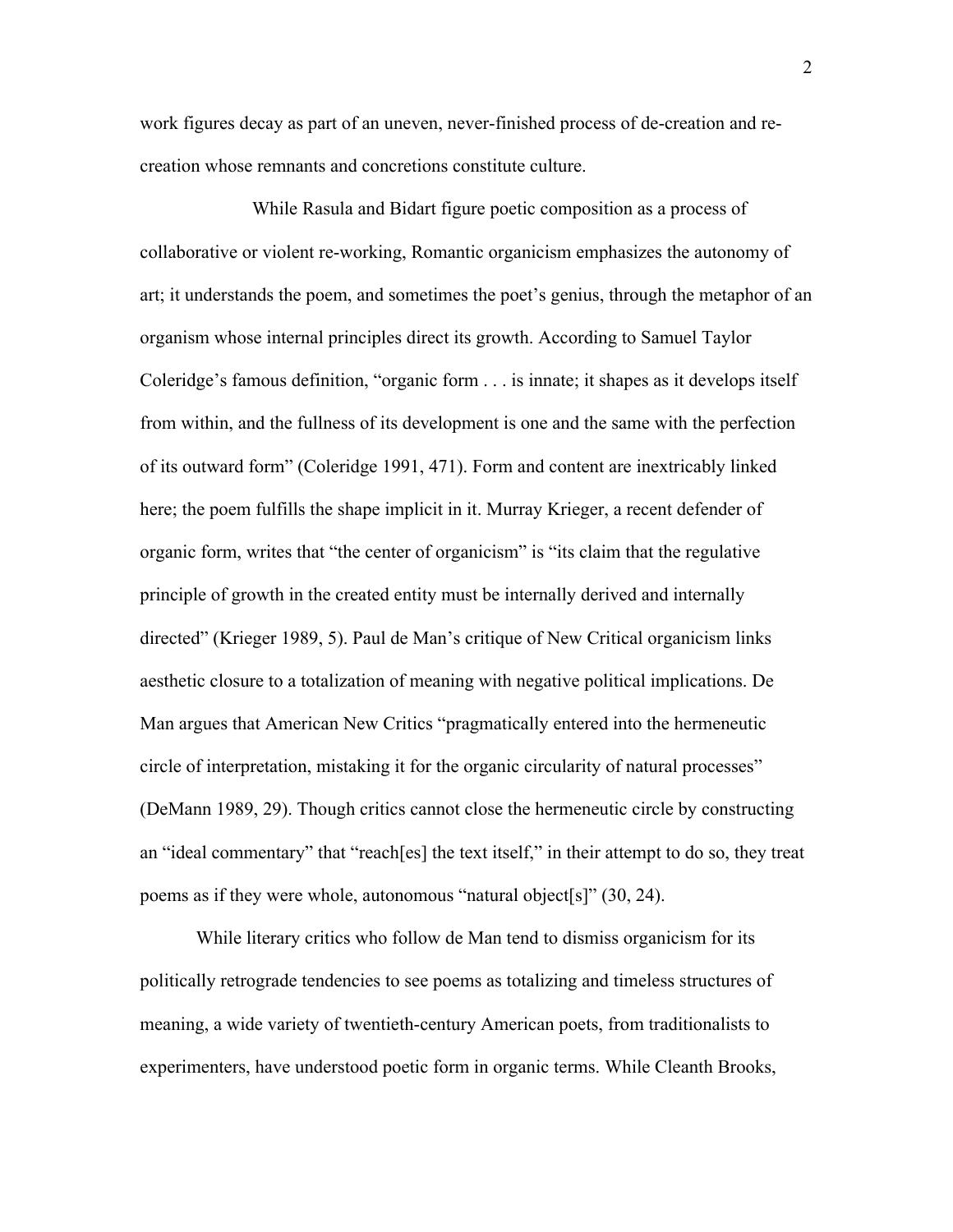from the New Critical end of the spectrum, advocated organic form in a major teaching anthology called *Understanding Poetry*, Charles Olson, a Black Mountain poet who took up the techniques of Ezra Pound's *Cantos*, declared in "Projective Verse," in all capital letters, "FORM IS NEVER MORE THAN AN EXTENSION OF CONTENT"—an organicist claim if there ever was one (Olson 1966, 16). Brooks' version of organicism promotes reverence for canonical poems read as self-contained and perfected (he analyzes poems by Shakespeare and Yeats in the section on the "Organic Nature of Poetry," for example), (Brooks and Warren 1960, 16-20). Olson's assertion, on the other hand, functions as an organicist call to throw off formalist constraints.

I argue that Rasula and Bidart participate in a "new organicism" that shifts organic form's metaphoric accent from growth to decay. While Rasula investigates poems-as-ecosystem in what he calls the "compost library" of cultural inheritance, Bidart explores the dark underside of organic metaphors for art through the gruesome monologue of a sorcerer who violently remakes a woman's living body. Recently, Timothy Morton has used the term "new organicism" to describe "'emergent' forms" that "employ external, mechanical, or stochastic (random) processes of composition" (Morton 2007, 189). Morton's analysis draws out the irony of using "some essentially algorithmic process" to create forms "compared with the growth of flowers or the spread of clouds:" it shows how "the natural world is thoroughly automated, mechanical, and repetitive" (191). While Morton shows how this kind of new organicism inverts the "old organicism" (190-191), I suggest that we use the term "new organicism" more broadly to designate contemporary attempts to revise organicism in other ways—not only by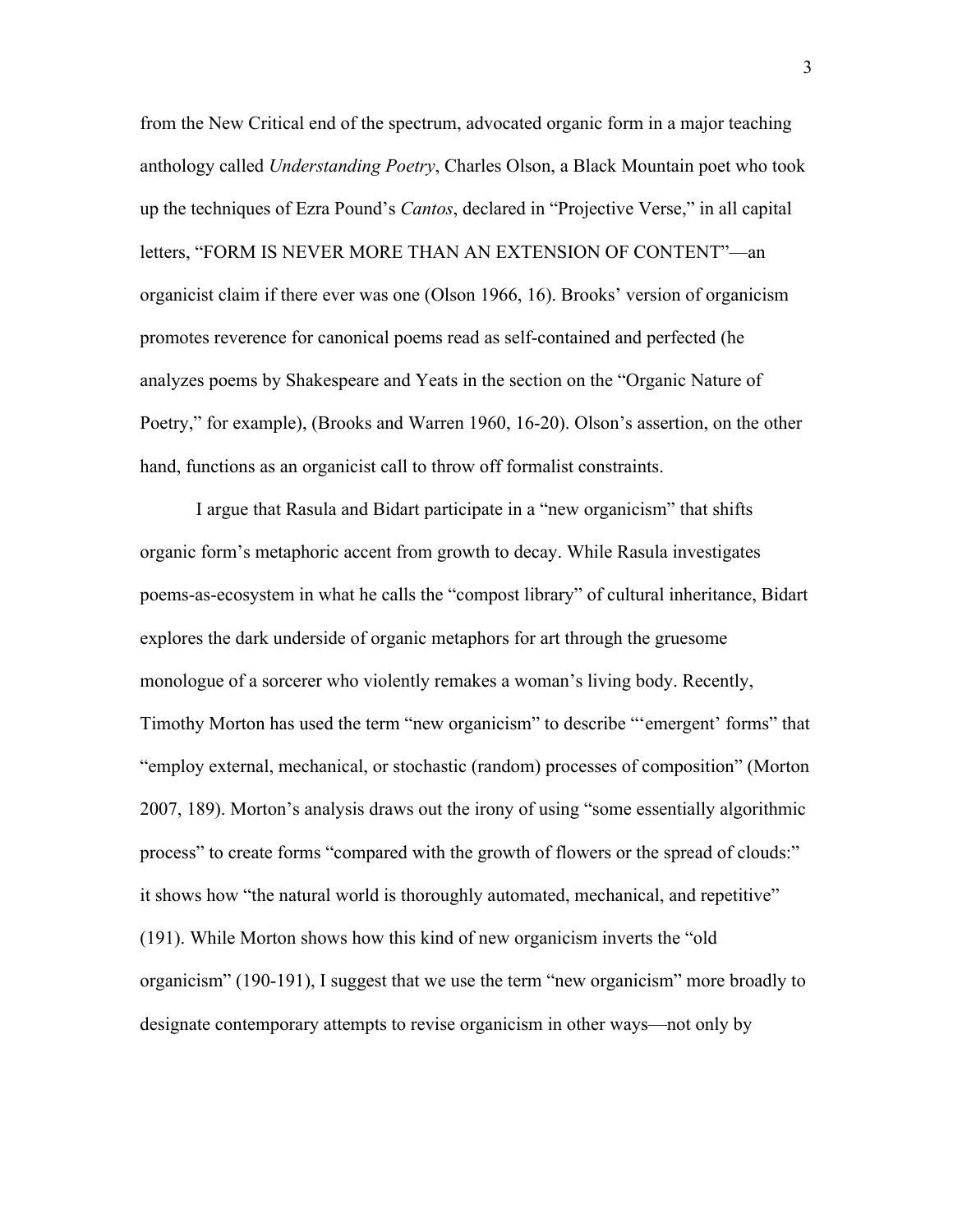refiguring organic form to emphasize decay, but also by changing the organic metaphor, as, for example, in Oni Buchanan's rhizomic "Mandrake Vehicles" in *Spring (2008)*.

Because Rasula and Bidart work from quite different poetic communities and affiliations, the resonances between their efforts show how a concern for revising organic form cuts across varied poetics. Rasula focuses in *This Compost*, on the Black Mountain lineage of experimental poetry that includes Charles Olson, Robert Duncan, and Robert Creeley. Bidart, on the other hand, places himself in a more mainstream lineage, though he is eclectic in his declared affiliations, citing Allen Ginsberg alongside T. S. Eliot, for example (Bidart 2006, 253-254). While Bidart was a student of Robert Lowell and edited Lowell's *Collected Poems*, Rasula, in *The American Poetry Wax Museum* (1996), uses Lowell as his primary example of the way in which the twentieth-century American poetry establishment makes poems into frozen display objects and poets into wax figures whose biographies are better known than their works. If Bidart, unlike Rasula, associates himself with a mainstream, confessional tradition, he also unsettles that tradition. Bidart speaks of the individual poet as a heroic maker of poems, but at the same time, he writes dramatic monologues, a form that has long interrogated the solipsism of the Romantic, lyric speaker by placing that speaker in an implied social context.

While Rasula collages the lines of multiple poets to enact his concept of the "compost library," Bidart presses on the limits of organic form through a speaker whose story is designed to repel us. Despite their differences, Rasula's *This Compost* and Bidart's "The Third Hour of the Night" take part in a kind of new organicism that emphasizes the poem-organism's susceptibility to decay rather than its capacity for growth. Both Rasula and Bidart figure the poem as a decaying organism; both see poetic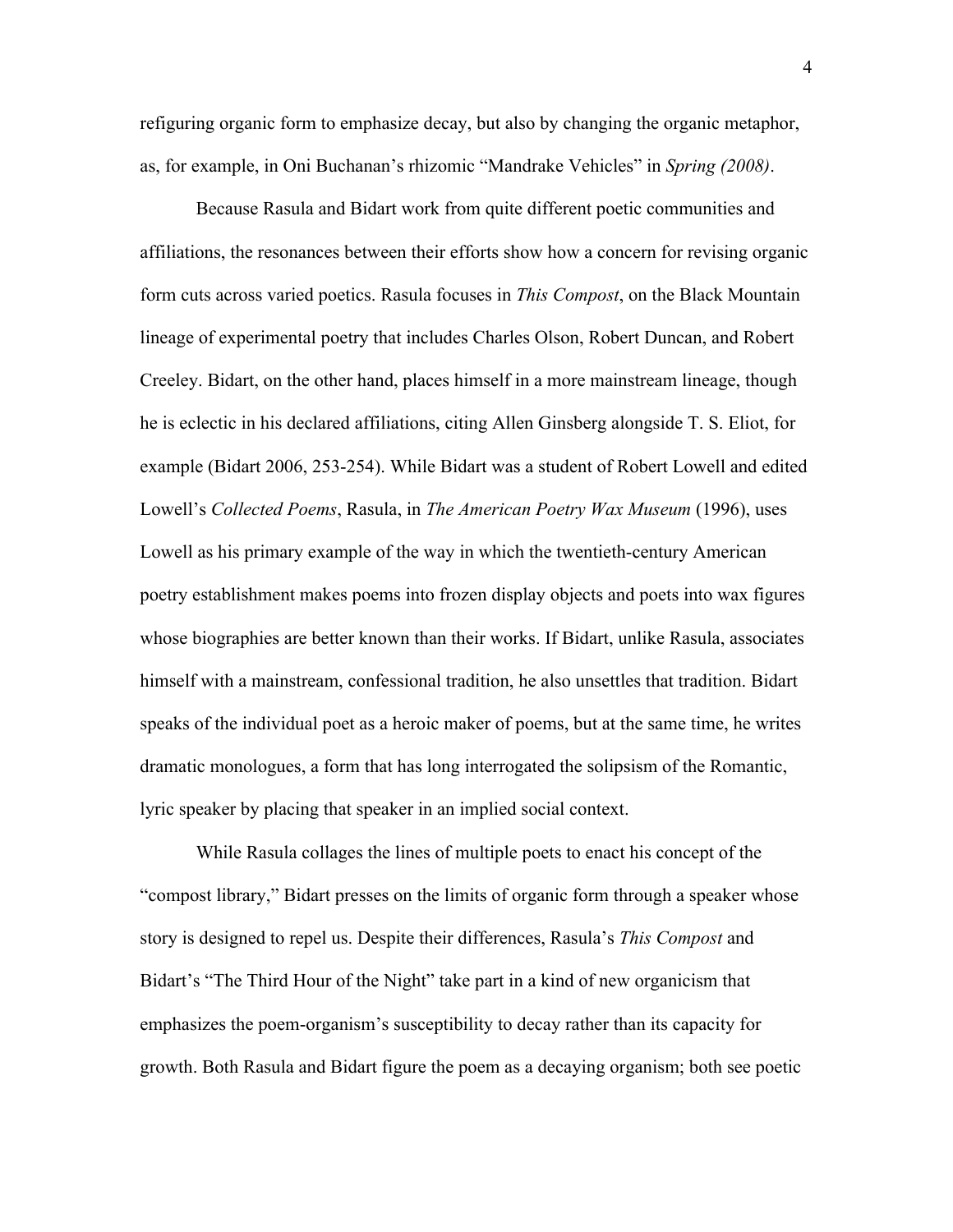composition as a process of long-term compost or consumption rather than as the solitary growth of a discrete poem-organism. As we will see, both stress what Rasula calls the "nutritive sensibility, envisioned as an environmental continuum encompassing biotic as well as cultural communities" (Rasula 2002, 7).

In his preface, Rasula explains the book's unconventional method: "This Compost practices what it preaches in that most of the citations of poetry are not identified in the text, but blended into polyphonic configurations" (Rasula 2002, xii). Rasula's collage method does not produce jarring juxtapositions, but effaces authorship by smoothing together quotations that circle around a particular set of concerns.<sup>1</sup> It thus becomes a way of showing how disparate poets think through questions they hold in common. On a single two-page spread, for example, Rasula has assembled lines by a wide and eclectic range of poets: Charles Olson, Adrienne Rich, George Oppen, Robert Penn Warren, Ed Dorn, Philip Lamantia, Hart Crane, Robert Creeley, John Clarke, Muriel Rukeyser, and Kenneth Irby (32-33). By freeing bits of poems from their authors' names and mixing them here, Rasula enacts the process of decomposition and re-composition which, according to his argument, constitutes the "compost library" of cultural inheritance (13). Rasula argues that poetry is "ecology in the community of words" (7), but he does not simply use compost as a metaphor for the processes by which poets remake their cultural inheritance; the metaphor of the compost library becomes literal when Rasula turns to the material archive. He argues that, in the nineteenth century, the discovery of the Rosetta stone and of ancient Mesopotamian texts fertilized the American Renaissance (13-14). This context, Rasula argues, sheds light on the material valences of Henry David

 $1$  Lynn Keller, personal communication, March, 2009.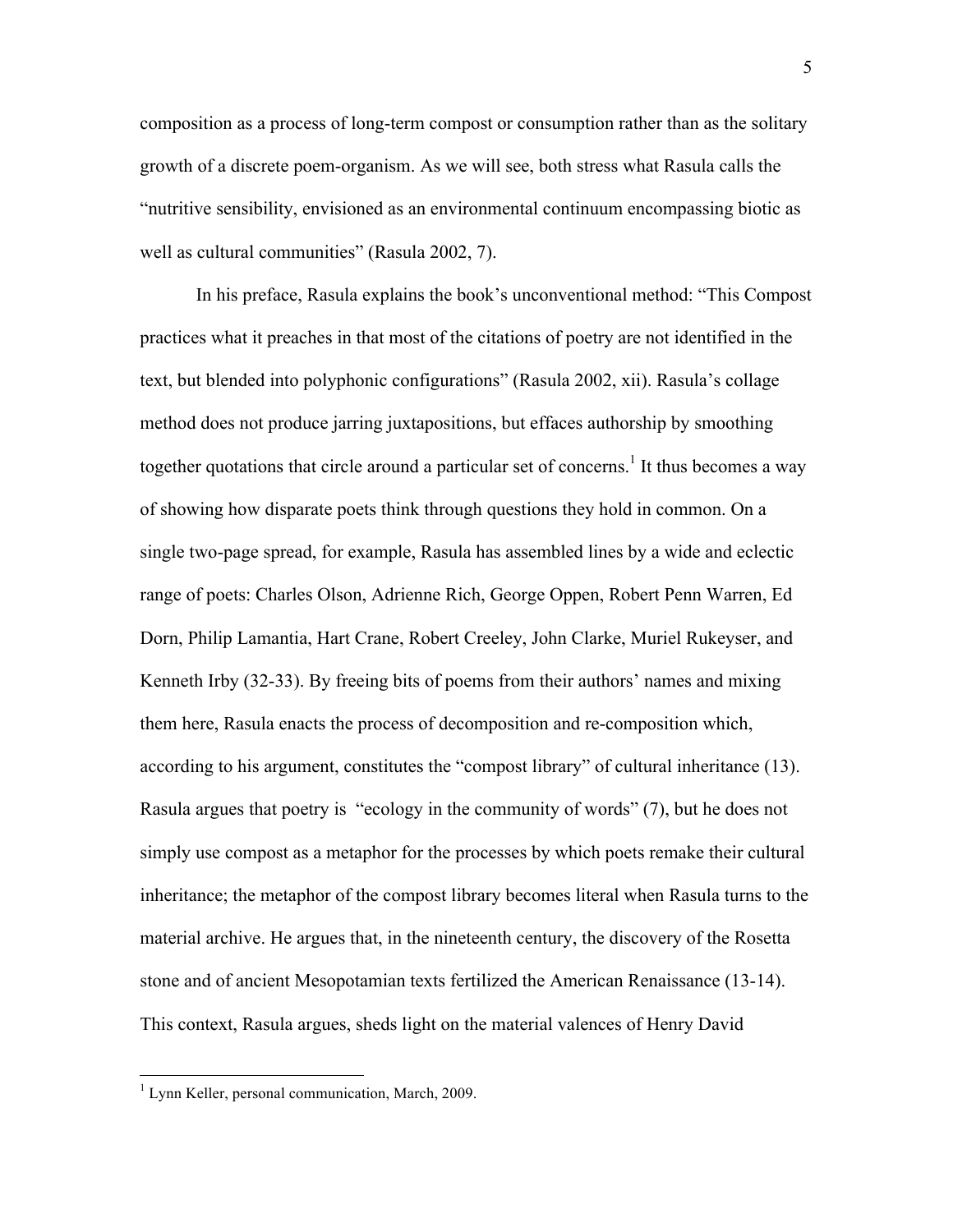Thoreau's comment, in his *Journal* for March 16, 1852, that "Decayed literature makes the richest of all soils" (Thoreau 1992, 392). Through his concept of the compost library, Rasula critiques organicism's conventional assertion that the poem is a whole, perfected object even while he still emphasizes organic processes as both the metaphor and the matter of poetic compost.

While Rasula's compost brings ecological, archival, and psychological processes into metaphorical and material relationship with each other, Bidart literalizes the metaphor of organic form through his juxtaposition of a monologue by the sculptor Benvenuto Cellini with a monologue by a sorcerer who "sculpts" a living woman's body in "The Third Hour of the Night." Cellini's monologue focuses on his struggles with his patrons, the Medici family, his violent acts and inclinations, and his art making. When Cellini averts imminent disaster in the process of pouring bronze into a mold and succeeds in casting his statue of Perseus, he speaks of the statue as resurrected. But the material realization of this artwork does not fulfill a prior and primary concept: Cellini says of his statue of Perseus, "if he ever / was to exist as idea, he must first exist as matter:—" (Bidart 2005, 66-7). Cellini's monologue about casting a human form in bronze is followed by the monologue of a sorcerer whose artistic material is a living woman.

 The sorcerer's monologue highlights the violence latent in a metaphoric understanding of the artwork or poem as an organism. The sorcerer hits the woman "between the eyes with my hatchet," and then in a gruesome sequence, rapes and disembowels her with the "killing stick" he has just made:

With my thumb over the end of the killing stick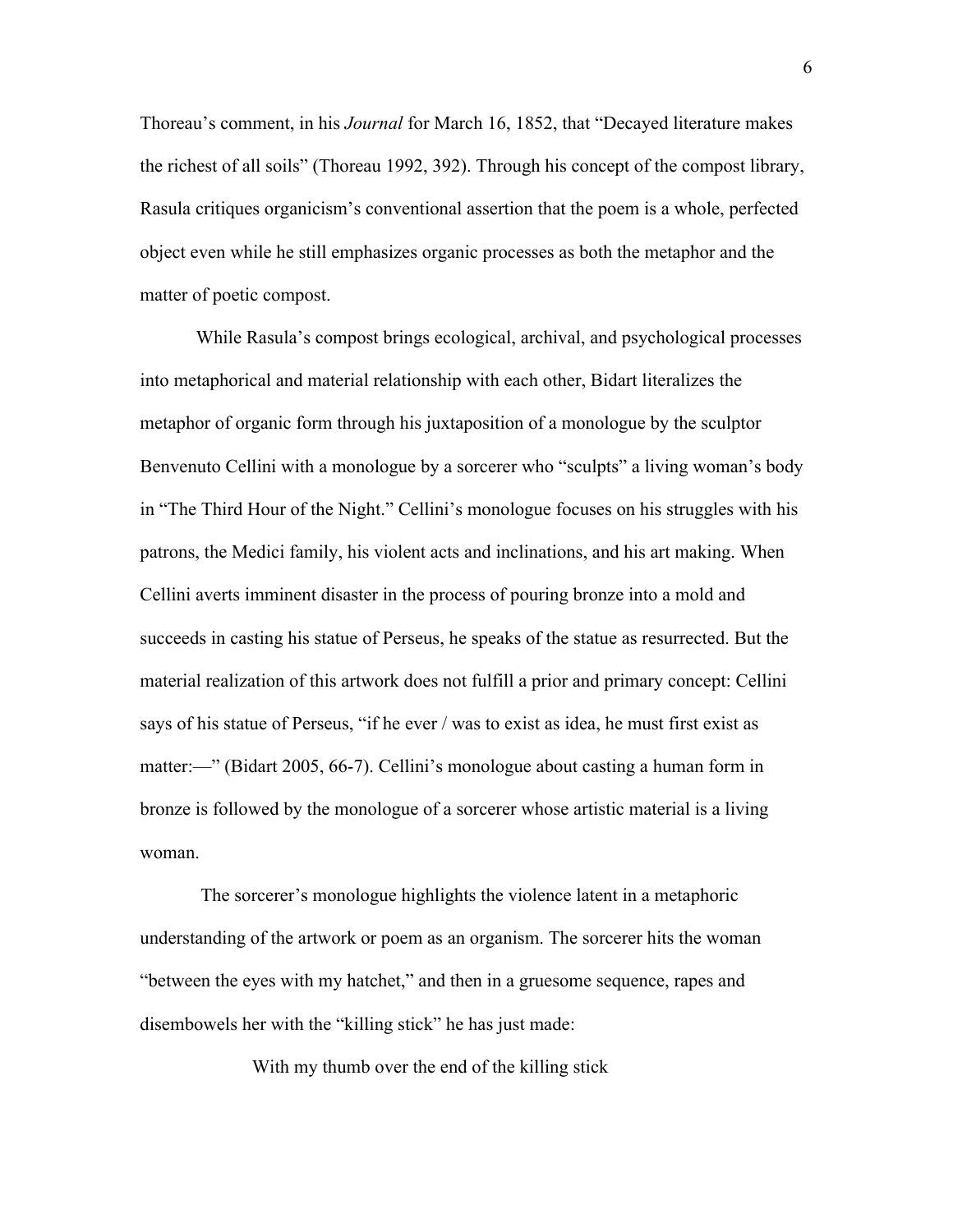I jabbed her Mount of Venus until her skin pushed back up to her navel. Her large intestine

protruded as though it were red calico. (Bidart 2005, 75)

The sorcerer continues until he "touched her heart," meeting the paradox that,

"Once you reach what is / inside it is outside." Her "spirit," the sorcerer tells us, "went

into [his] heart" when he "pushed the killing stick // into her heart."

After he appropriates her spirit, however, the sorcerer begins to remake her. He puts "live ants" on her, who "bite her skin until her skin moved by itself // downward from her navel and covered her bones" (Bidart 2005, 76). Then, in an act that recalls Cellini's casting of his statue of Perseus, the sorcerer fills the woman's body with mud:

> Then I took some dry mud and put my sweat and her blood in the dry mud

and warmed it over a fire. Six or eight times

 I put the blood and sweat and mud inside her uterus until there was no trace of her

wound or what I had done.

 I was careful none of her pubic hair was left inside her vagina for her husband to feel.

The sorcerer's monologue, set to parallel Cellini's monologue on making immortal (bronze) works of high caliber, should give us pause about attributing redemptive or humanizing qualities to art. Art, here, is both an act of rape and what hides that act; it is a way of killing and of appropriating the spirit of the one killed. The sorcerer remakes and revives the woman, but only to exercise over her the godly power of declaring the time of her death: "*You will live / two days. One day you will be happy. The next, sick*" (Bidart 2005, 77, emphasis in the original).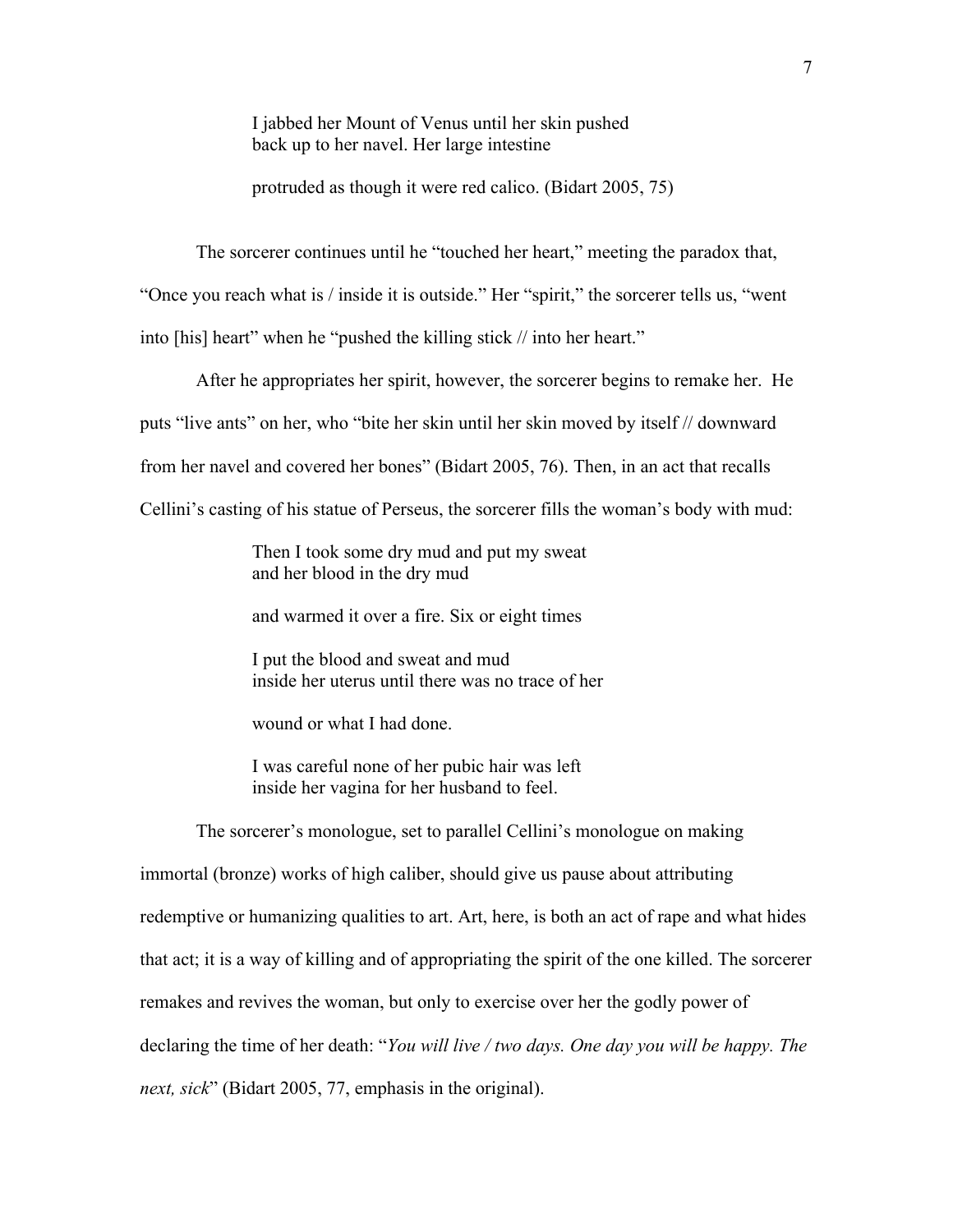The sorcerer's monologue casts a gruesome light on the closing lyrical section

that immediately follows it. In this section, an unspecified lyric speaker meditates on the

compulsion to make art; the speaker likens inheriting cultural products to eating, and

making art to "becoming food."

 *Infinite the forms, finite tonight as I find again in the mirror the familiar appeaseless* 

 *eater's face* 

 *Ignorant of cause or source or end in silence he repeats* 

 *Eater, become food* 

 *All life exists at the expense of other life Because you have eaten and eat as eat you must* 

 *Eater, become food* 

 *unlike the burning stars burning merely to be* 

 *Then I ask him how to become food* 

 *In silence he repeats that others have other fates, but that I must fashion out of the corruptible* 

 *body a new body good to eat a thousand years* 

 *Then I tell the eater's face that within me is no sustenance, on my famished* 

 *plate centuries have been served me and still I am famished* 

 *He smirks, and in silence repeats that all life exists at the expense of other life* 

 *You must fashion out of the corruptible body a new body good to eat a thousand years* 

 *Because you have eaten and eat as eat you must ignorant of cause or source or end*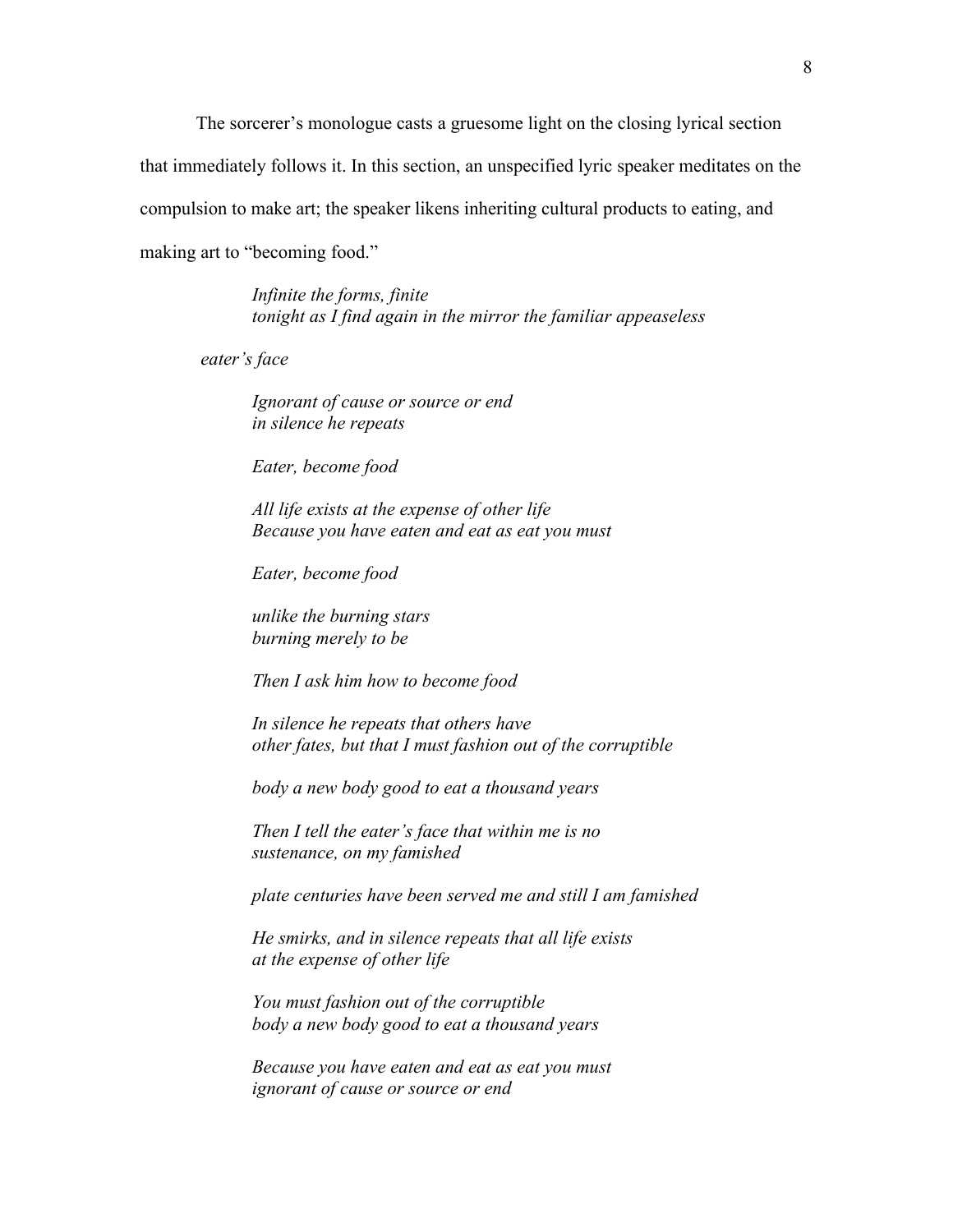drugged to sleep by repetition of the diurnal round, the monotonous sorrow of the finite,

within I am awake

•

•

 repairing in dirt the frayed immaculate thread forced by being to watch the birth of suns

This is the end of the third hour of the night.

(Bidart 2005, 79-80, emphasis in original)

Bidart not only evokes the Eucharist, but also enacts the "new body" of art as a remaking of cultural inheritance by himself remaking a line from "Howl" in which Ginsberg speaks of "the absolute heart of the poem of life butchered out of their own bodies good to eat a thousand years" (Ginsberg 1959, 20).

The fact that this section follows the sorcerer's monologue gives a cannibalistic cast to this image of Eucharistic feeding. Art, here, is not immortal but consumable, and the insistence that "all life exists at the expense of other life" results in a dark take on artmaking as composting. At the same time, the lyric speaker "repair[s] in dirt the frayed immaculate thread" (Bidart 2005, 80): art is both a material "thread" that can "fray" and an "immaculate thread," a metaphoric umbilical cord that connects the living to the dead not through birth or biology, but through the materiality of cultural inheritance. The speaker, stuck in the "monotonous sorrow of the finite" and "forced . . . to watch the birth of suns," must "repair" the thread of art in "dirt"—that is, the mortal speaker must seek continuity in material terms. The speaker must connect the dead and the unborn by remaking an inheritance from the dead with the only materials available—"dirt" and the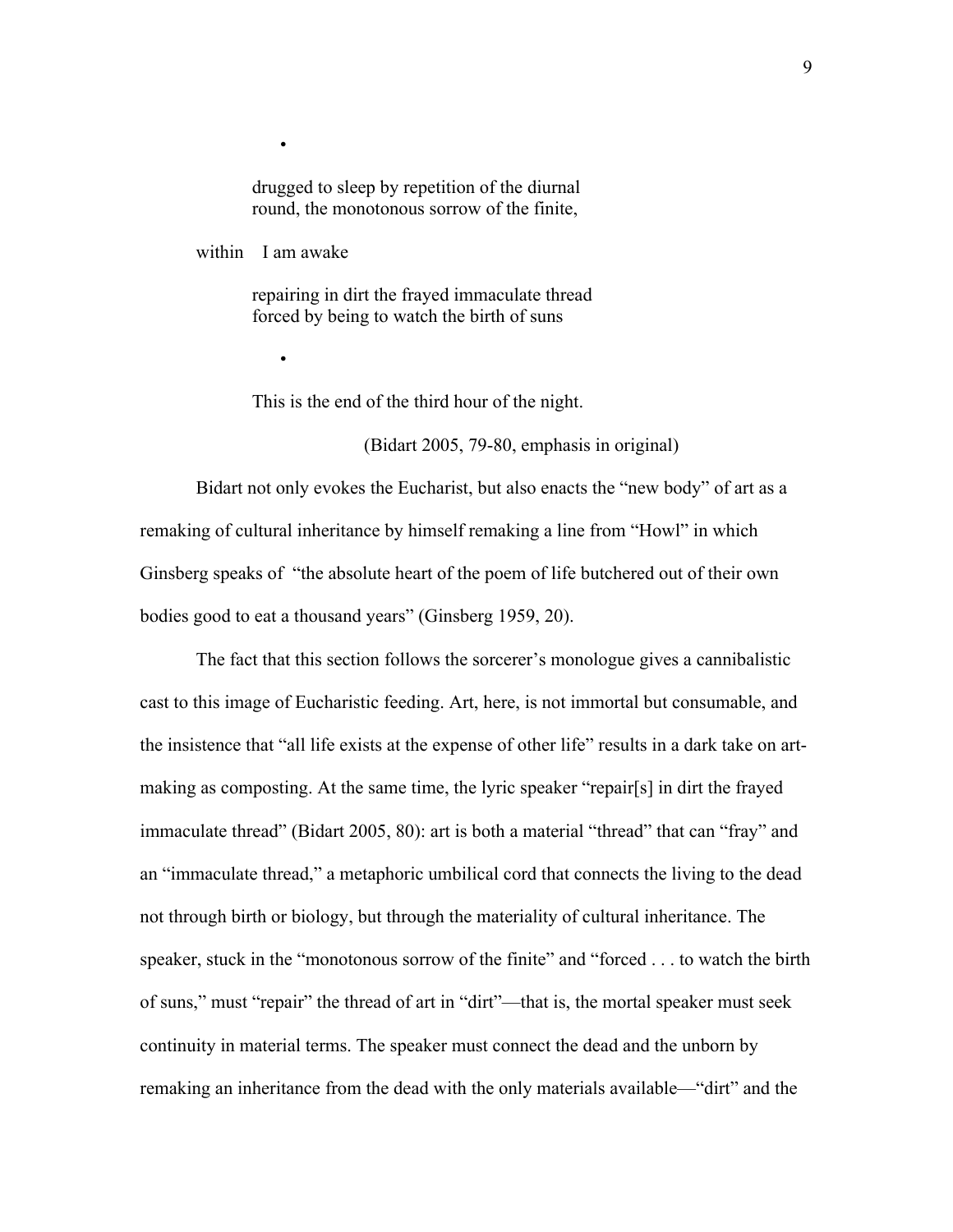speaker's own "corruptible body." Moreover, this fashioning is done at the instigation of the posthumous. Because the "eater's face" that the speaker confronts in the mirror speaks Ginsberg's words, it is at once the speaker's own face and that of the dead Ginsberg. Thus the dead from whom we inherit a cultural world and the self as soon-tobe-posthumous, a famished eater in a corruptible body, insist that we "become food" through artistic creation.

Rasula also speaks of his compost library in terms of the posthumous—which he sets in apposition with the posthuman: "The post-human—the posthumous Homo Sapien—passes from cosmos to chaos. But chaos has always been with us . . . The subterranean transmissions of composting poetry have been compacted in the compost library, where biodegradable thinking occurs, where we can conceivably speak of an 'ecology of consciousness' " (Rasula 2002, 43). For all their differences, Rasula and Bidart are similar in that they insist that organic form in poetry must reckon with the posthumous—with the organism as dying and decaying. While Language Poetry, for example, avoids the Romantic humanism implicit in organic form by rejecting organicism altogether, both Bidart and Rasula recuperate organic form. For Bidart, the organic form becomes Eucharistic grotesque. In contrast, Rasula recuperates organic form by moving it into a collective, ecosystemic register that sees decomposition as part of composition. If the new organicism interrogates humanism, it perhaps does so most provocatively through its refigurations of the posthumous.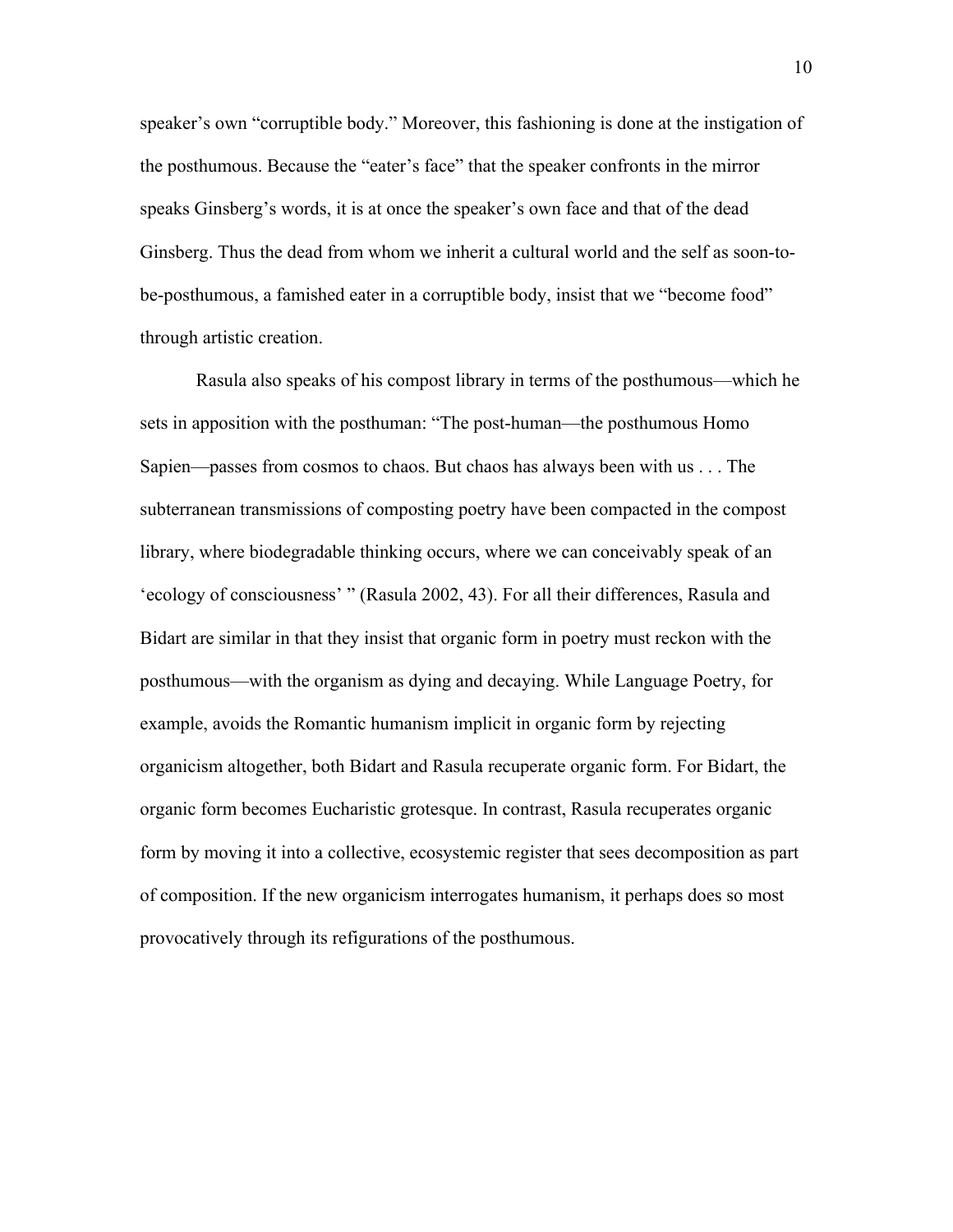Works Cited

 Bidart, Frank. "A Cross in the Void." *The Poem That Changed America: "Howl" Fifty Years Later.* Ed. Jason Shinder. New York: Farrar, Straus and Giroux, 2006. 246- 254.

—. *Star Dust.* New York: Farrar, Straus and Giroux, 2005.

Brooks, Cleanth and Robert Penn Warren. *Understanding Poetry.* Third Edition. New York: Holt, Rinehart and Winston, 1960.

Buchanan, Oni. *Spring*. Urbana: University of Illinois Press, 2008.

Coleridge, Samuel Taylor. "Shakespeare's Judgment Equal to His Genius." *Critical Theory Since Plato*. Ed. Hazard Adams. Rev. ed. New York: Harcourt Brace, 1991.

De Man, Paul. "Form and Intent in the American New Criticism." *Blindness and Insight: Essays in the Rhetoric of Contemporary Criticism*. Second Edition, Revised. Minneapolis: University of Minnesota Press, 1983. 20-35.

Ginsberg, Allen. *Howl and Other Poems*. The Pocket Poet Series Number Four. San Francisco: City Lights Books, 1959.

Haraway, Donna J. "A Cyborg Manifesto: Science, Technology, and Socialist-Feminism in the Late Twentieth Century." *Simians, Cyborgs, and Women: The Reinvention of Nature*. New York: Routledge, 1991. 149-181.

Keller, Lynn. Personal communication. March 2009.

Krieger, Murray. *A Reopening of Closure: Organicism Against Itself*. The Wellek Library Lectures at the University of California, Irvine. New York: Columbia University Press, 1989.

Morton, Timothy. *Ecology without Nature: Rethinking Environmental Aesthetics*. Cambridge, MA: Harvard University Press, 2007.

Olson, Charles. "Projective Verse." *Selected Writings of Charles Olson*. Ed. Robert Creeley. New York: New Directions, 1966. 15-26.

Rasula, Jed. *This Compost: Ecological Imperatives in American Poetry*. Athens: University of Georgia Press, 2002.